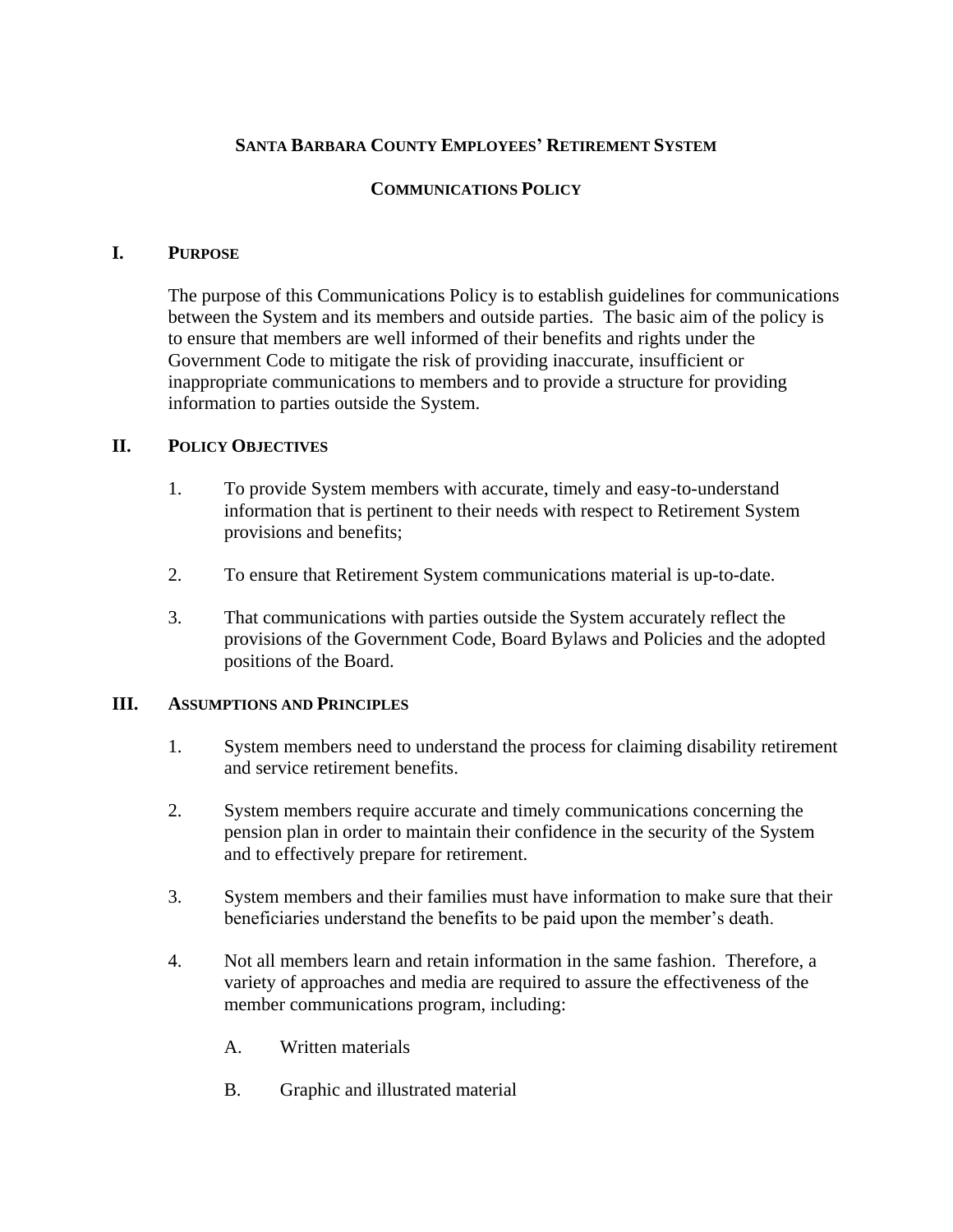- C. Presentations by Retirement System staff or other experts
- D. Video presentations by Retirement System staff or other experts
- E. Information provided on the Retirement System's Website and through Email communications
- 5. The target audience of the System's member communication efforts is System members, their beneficiaries and their immediate families.
- 6. Staff will, over time, attempt to meet the various language needs of the System's members and their families.

### **IV. POLICY GUIDELINES**

- 1. GENERAL PROVISIONS
	- A. The CEO will be responsible for the System Communications Program.
	- B. The CEO will determine which communications tasks will be undertaken by staff and which will be let to contractors.
	- C. The Communications Program will address member contributions, benefit vesting, disability pension process, service pension process, benefit determination, beneficiary designations, death benefit process and annual financial reporting.
	- D All communications with System members will occur in a straightforward, timely, professional and courteous manner.
- 2. STAFF RESPONSES TO MEMBER QUERIES
	- A. Staff will exercise care to avoid the risk of miscommunication.
	- B. Staff's role is to provide information, not advice.
	- C. Staff will review all available options at the time of retirement and their fiscal impact with the employee and their designated beneficiary.
- 3. TRUSTEE COMMUNICATIONS WITH SYSTEM MEMBERS
	- A. Trustees may give general information on the Retirement System and governing laws and refer requests for specific information to the CEO for staff response.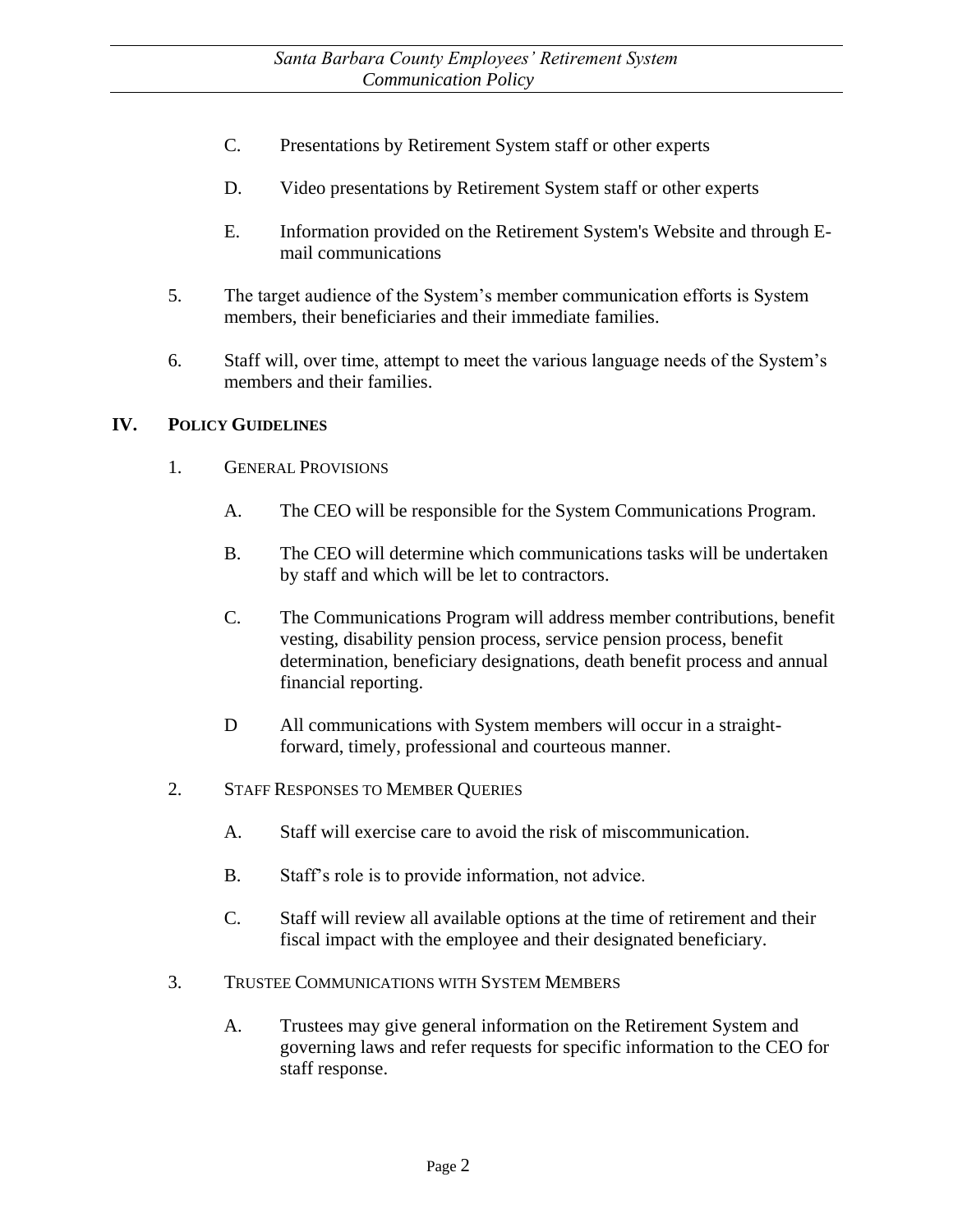- B. When communicating with members, Trustees will disclose when they are not representing a Board policy or position.
- 4. FREQUENCY OF COMMUNICATIONS
	- A. Summary Plan Descriptions for SBCERS benefit plans will be updated as necessary. If significant benefit changes are approved within a benefit plan, or when a new plan is adopted, the Summary Plan Description for that plan will be updated within six months of the change and made available to every active member of the System enrolled in that Plan, electronically or by hard copy.
	- B. Members will annually receive a Benefit Statement and Statement of Account.
	- C. Pre-retirement counseling will be provided, including information regarding affiliated retiree associations.
	- D. Other benefits brochures and pamphlets will be provided, as appropriate.
	- E. Retirement staff will periodically conduct informational workshops for members.
	- F. The CEO will publish information of the System's activities at least annually, with a summary of System financial information to be provided to all members.
	- G. Pertinent information and changes regarding the Retirement System's operations, benefits, meetings of the Board and actions taken by the Board will be promptly posted to the Retirement System's website and communicated periodically to members by electronic mail.
- 5. REVIEW OF COMMUNICATIONS

Guidelines for materials for general distribution:

- A. Materials will be reviewed for technical accuracy and legality by persons designated by the CEO
- B. Trustees will be provided a copy of communication pieces when such pieces are distributed to a large group of System members
- C. All communications materials will meet the Policy Objectives.